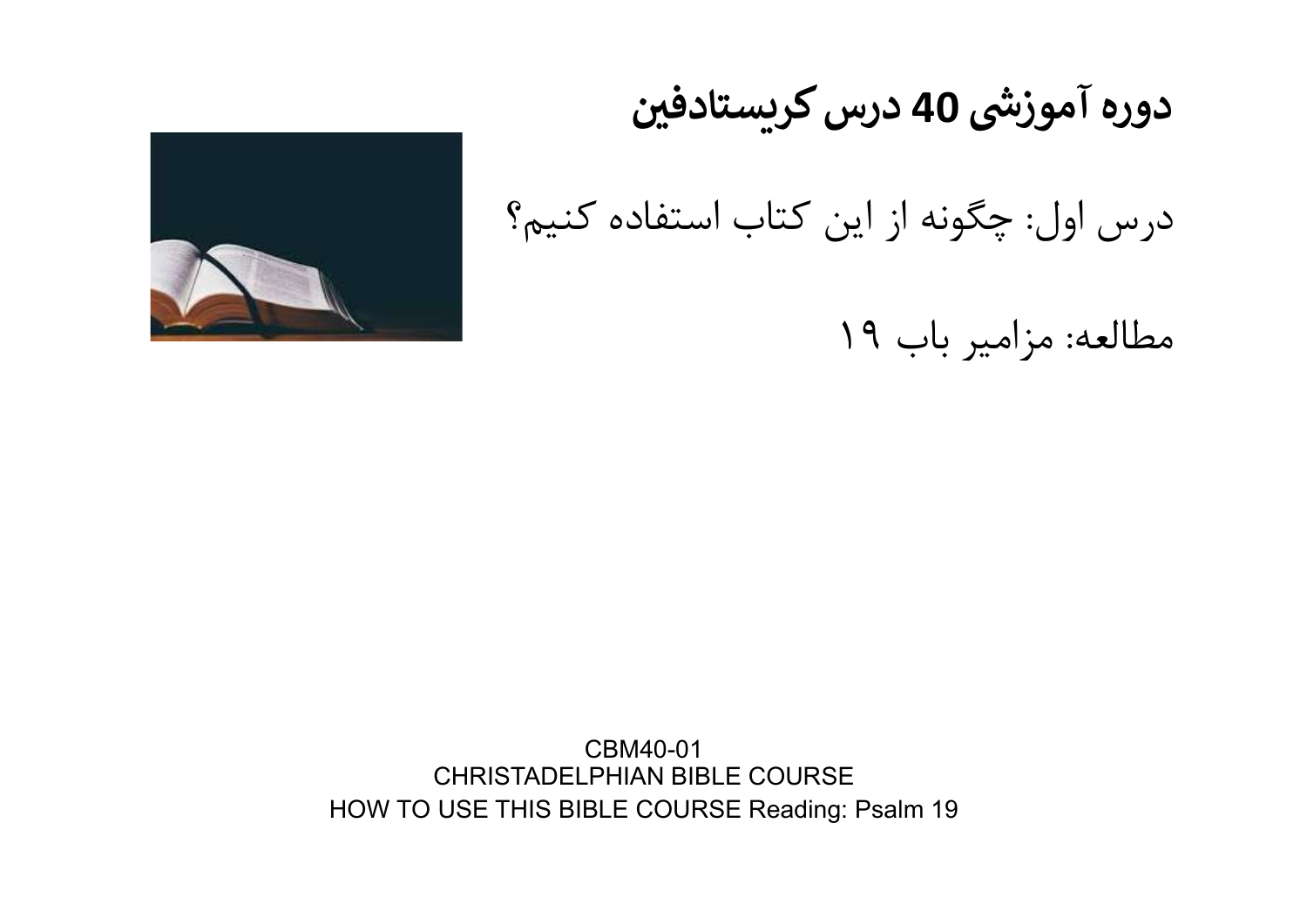# اس العلم العبد السلم The Bible – God's Word<br>The Christadelphian ای در ک مهتر کتاب مقدس

كتاب مقدس - كلام خدا

- The Bible God's Word<br>• The Christadelphian<br>• Bible Course is designed<br>• to help you understand<br>• called the Scriptures.<br>• باره خدا و الله عدم الله عن الله عدم الله عن الله عن الله عن الله عن الله عن الله<br>باره خدا و ا Bible Course is designed to help you understand the Bible, sometimes called the Scriptures. The Bible is the Word of God. It is the only book that reliably tells us about God and about His plans for the earth and the people on it. It promises a blessing for everyone who reads it and responds to its message. • The Christadelphian<br>Bible Course is designed<br>to help you understand<br>the Bible, sometimes.<br>Called the Scriptures.<br>The Bible is the Word of<br>God. It is the only book<br>that reliably tells us<br>about God and about His<br>plans for
- copy of the Word of God. To follow this course you will need to have a copy of the whole Bible, not just the New Testament. If you do not already have a copy, you may be able to buy one quite cheaply at the Bible Society. There is a branch in almost every country.

اين دوره آموزشي كريستادلفين براي درك بهتر كتاب مقدس تهيه و تنظيم شده است. كتاب مقدس كلام زنده خداست و اين تنها كتاب قابل اعتمادي است كه به ما درباره خدا و نقشه هاي او براي زمين و انسان هاي ساكن بر آن سخن مي گويد كه شامل وعده هاي خدا براي بركت گرفتن و رستگاري كساني است كه اين كلام را خوانده و به آن عمل مي كنند.

داشتن يك نسخه از كتاب مقدس امتياز بزرگي است. براي درك اين كتاب آموزشي نياز به داشتن يك نسخه كامل از كتاب مقدس است و داشتن كتاب عهد جديد به تنهايي كافي نيست. اگر در حال حاضر به اين كتاب دسترسي نداريد، مي توانيد از مراكز مختلف آن را با قيمت بسيار مناسب خريداري كنيد و تقريبا در تمامي كشورها شعبه هاي مختلفي وجود دارد.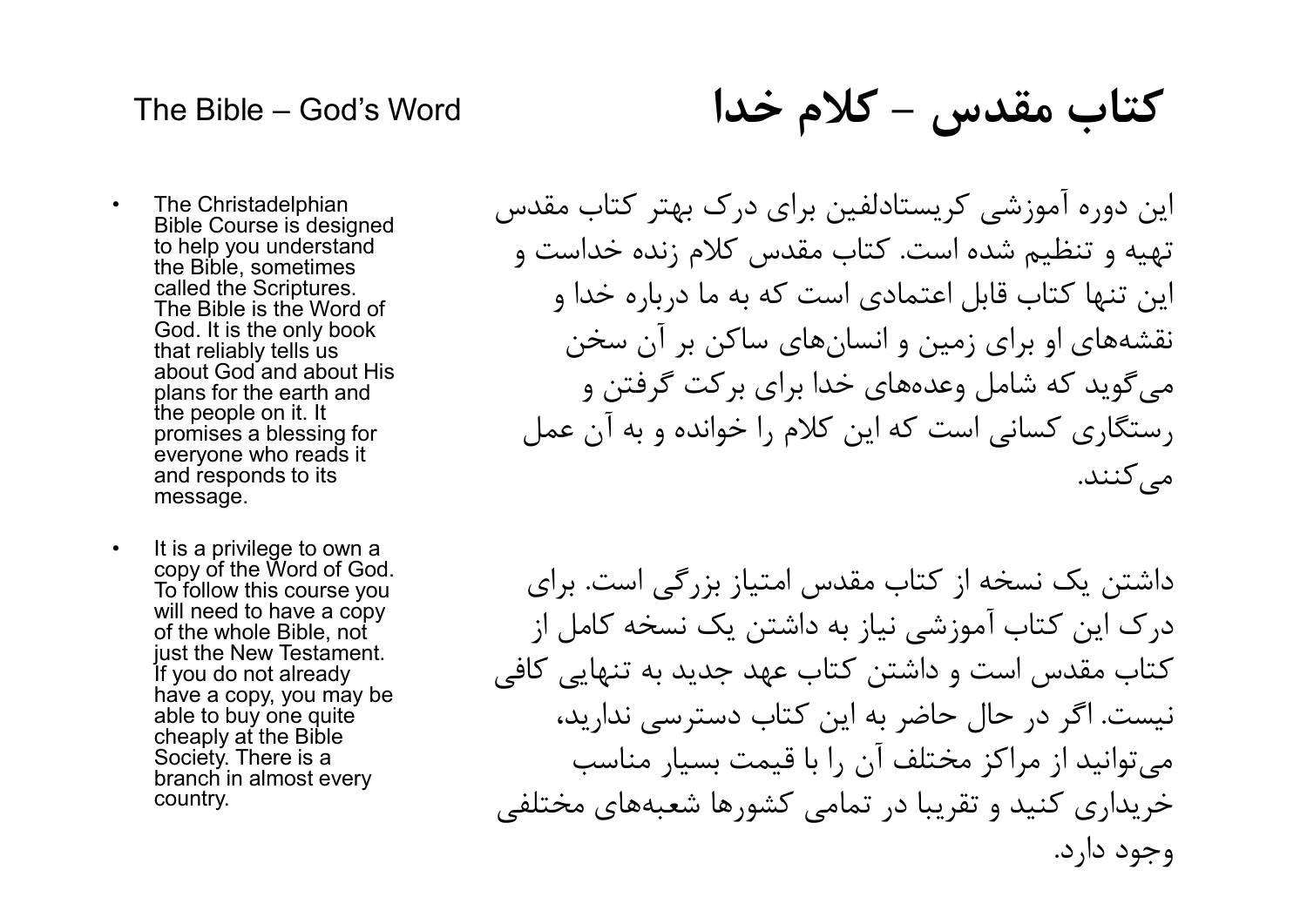### About this course

- lessons, which are included in 11 sections. At the end of each section, there is a question and test section. If you have a teacher or instructor, you can send them answers to the questions in each section, and if there are any ambiguities or problems, the instructor will help you resolve any incorrect issues. If you have any questions about this book or the Bible in your mind, you can just share them with your trainer or the brothers in charge of CBM and get the right answer. • This textbook consists of 40<br>• This textbook consists of 40<br>• lessons, which are included in<br>• acch section, there is a neutral of each section and test section. If<br>• accher of the questions and test section. If<br>• acche each section, there is a<br>question and test section. If<br>you have a teacher or<br>you have a teacher or<br>instruct of the questions in<br>answers to the questions in<br>each section, and if there are<br>any amoguities or problems,<br>the in
- to download the Bible online:
- https://www.bible.com/en/bible /118/GEN.1.tpv
- and aims to help you better understand the Bible and enjoy reading it. We want you to see God's message for salvation in the name of Jesus Christ. After completing 40 lessons, you will not be given a certificate, but if you need more additional books will be sent to help you.

كاب المسلمة About this course<br>- This textbook consists of 40<br>Issons, which are included in<br>actions. At the end of<br>each section, there is a<br>you have a teacher or ...<br>you have a teacher or ... اين كتاب آموزشي از ٤٠ درس تشكيل شده كه در ١١ قسمت گنجانده شده است. در انتهاي هر قسمت، يك بخش پرسش و آزمون وجود دارد. در صورت داشتن يك آموزگار يا مربي، مي توانيد جواب پرسش هاي هر بخش را براي او فرستاده و در صورت وجود هر گونه ابهام و يا اشكالي، مربي به رفع موارد نادرست شما كمك خواهد كرد. اگر هر گونه سوالي در رابطه با اين كتاب و يا كتاب مقدس در ذهن شما وجود دارد، فقط مي توانيد با مربي خود و يا برادران مسئول سي بي ام در ميان گذاشته و جواب درست را دريافت نماييد.

> براي دريافت كتاب مقدس آنلاين مي توانيد از لينك زير استفاده كنيد : https://www.bible.com/fa/bible/118/GEN.1.tpv

اين كتاب آموزشي كاملا رايگان بوده و هدف از تهيه آن كمك به شما براي درك بهتر كتاب مقدس و لذت بردن از خواندن آن مي باشد. ما مي خواهيم كه شما به پيغام خدا براي رستگاري در نام عيسي مسيح پي ببريد. بعد از اتمام ٤٠ درس، به شما گواهينامه اي داده نخواهد شد، ولي در صورت نياز كتاب هاي تكميلي ديگري براي كمك به شما ارسال خواهد شد.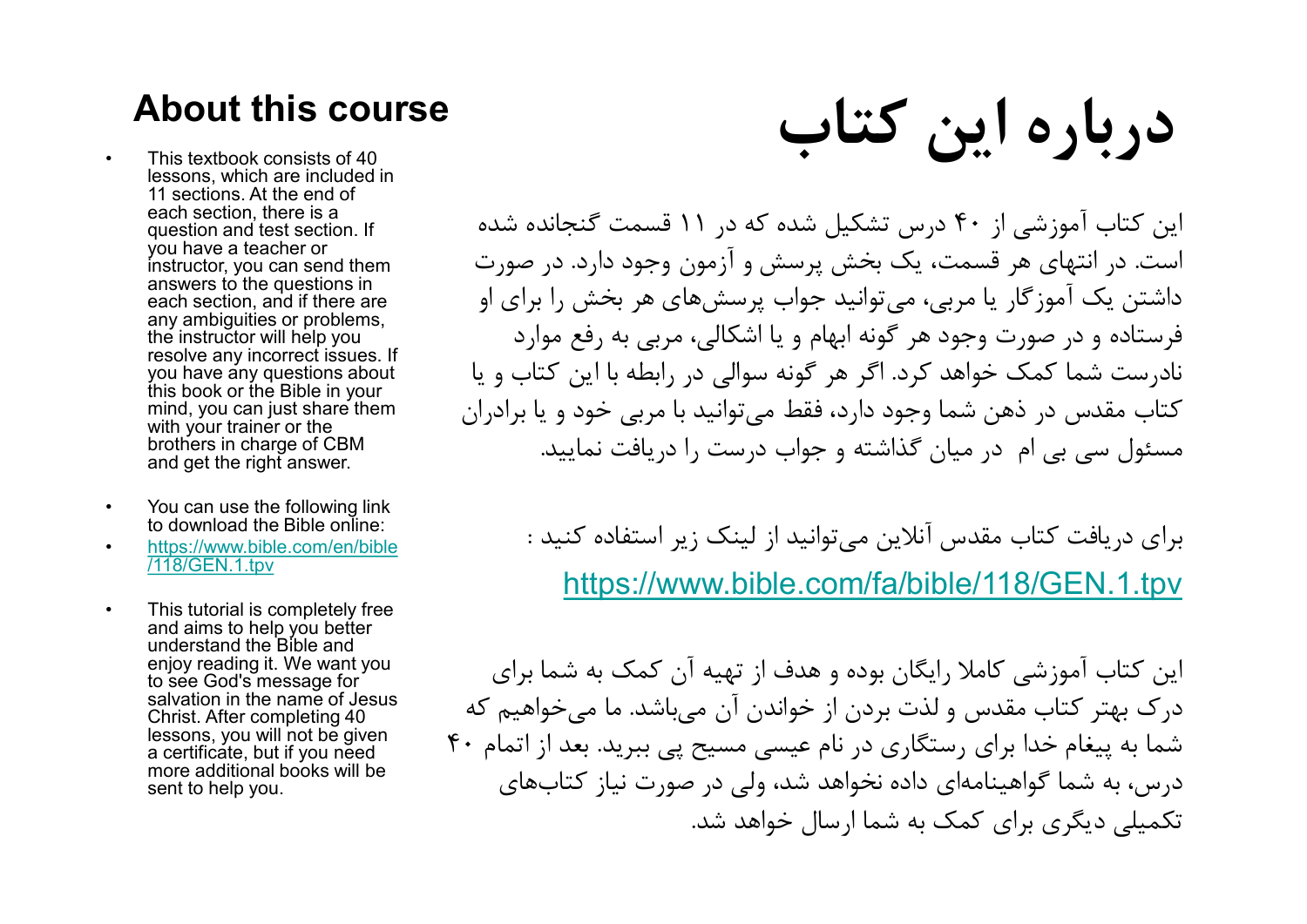### منابع استفاده شده در اين كتاب references Bible

- **Bible references**<br>• In this course, Bible<br>• references are written like this:<br>Genesis 1 this<br>means the Book of references are written like this:<br>Genesis 1 – this means the Book of Genesis, chapter 1; or Genesis 1:1,3 – this means the Book of Genesis, chapter 1, verses 1 and 3; or means the Book of Genesis, chapter 1, verses 1 to 7 inclusive. • In this course, Bible<br>
references are<br>
written like this:<br>
Genesis 1 – this<br>
means the Book of<br>
Genesis, chapter 1;<br>
or Genesis 1:1,3 –<br>
this means the Book<br>
of Genesis, chapter<br>
1, verses 1 and 3; or<br>
(Cenesis 1:1-7 –
- to just accept what we say in the lessons. W e want you to check for yourself that this really is what the Bible teaches. For this reason many Bible references are given in each lesson.

ن كتاب<br>Bible references<br>In this course, Bible<br>references are<br>written like this:<br>Genesis 1 – this<br>means the Book of<br>Genesis, chapter 1;<br>or Genesis 1:1,3 –<br>this means the Book **Bible references**<br>In this course, Bible<br>references are<br>written like this.<br>Genesis 1 – this<br>Genesis 1:1-1-1:<br>Genesis 1:1,3 –<br>of Genesis 1:1,3 –<br>this means the Book<br>of Genesis 1:1-7 – this<br>Cenesis 1:1-7 – this<br>means the Bo آدرس منابع برگرفته از كتاب مقدس به صورت زير تعريف مي شود: پيدايش١ = كتاب پيدايش، باب اول پيدايش :١ ١و٣ = كتاب پيدايش، باب اول، آيات ١ و ٣ پيدايش :١ ٧-١ = كتاب پيدايش، باب اول، آيات ١ تا ٧

شما مي توانيد با رجوع به كتاب مقدس به صحت دروس اين جزوه پي ببريد و صرفا به موارد اين جزوه اكتفا نكنيد. براي همين منظور در تمامي دروس اين جزوه، تعداد بسياري از آيات كتاب مقدس به شما بعنوان منبع معتبر داده شده است.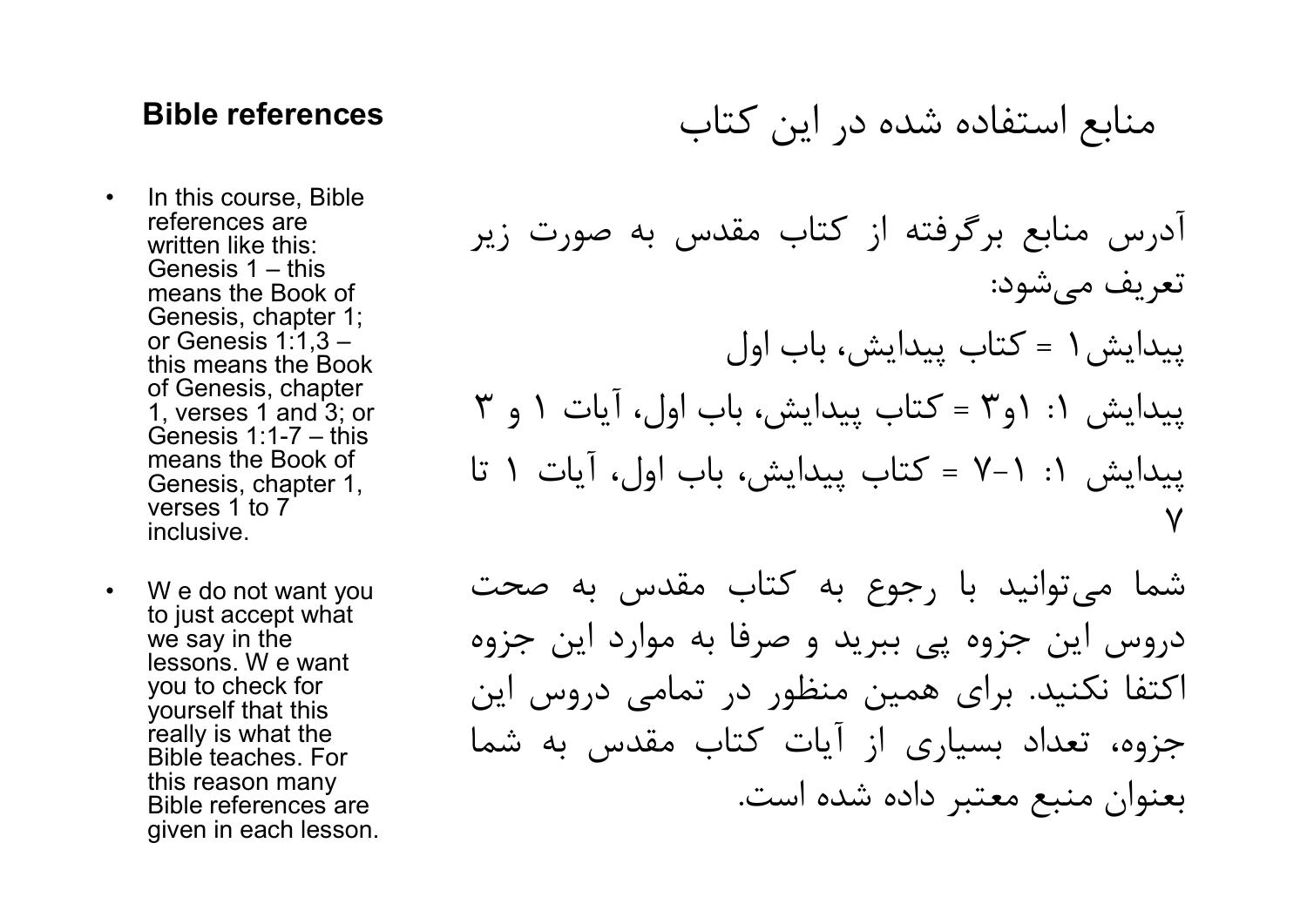### How to study the lessons

- times: to study one lessons<br>to study one lesson each<br>the make sure that<br>you understand this<br>lyou understand this<br>lesson before going on to<br>the next. It may be helpful<br>times:<br>the next are not be supplying the next in supplying th
- about;
- 
- io study one lesson each<br>week, but make sure that<br>you understand this<br>lesson before going on to<br>lesson before going on to<br>the next. It may be helpful<br>times:<br>times:<br>times:<br>times:<br>times:<br>times:<br>times is a straight the lesso week, but make sure that<br>you understand this mission before going on to<br>lesson before going on to<br>the next. It may be helpful<br>the next. It may be helpful<br>times:<br>it is and calce accolesson three<br>times:<br>it is first time - t you understand this<br>the next it may be helpful<br>the next it may be helpful<br>to read each lesson three<br>if mes:<br>it imes:<br>it imsers. The end oth what it is<br>general idea of what it is<br>about;<br>a general idea of what it is<br>about;<br> each lesson before going on to<br>the next. It may be helpful<br>to read each lesson three<br>times:<br>times:<br>first time - to obtain a<br>find the verses in your own and the interval<br>about;<br>a second time - reading it and the with a sec the next. It may be helpful<br>the next. It may be helpful<br>times:<br>times:<br>first time - to obtain a<br>deportant idea of what it is<br>a socond time - reading<br>about, and the verses in your own<br>the verses in your own<br>the verses in yo to read each lésson three<br>
in first times : first time - to obtain a<br>
general idea of what it is<br>
general idea of what it is<br>
about;<br>
about;<br>
about and time - reading<br>
the versions; in your own<br>
Bible, and then answering<br> times: times = first time – to obtain a<br>ginst time – to obtain a<br>gineral idea of what it is<br>about;<br>a second time – reading deal of what it is<br>the weres in jour own complement again,<br>Bible, and then answering should be equ the learn of what it is a second time - reading<br>about; about a second time - reading<br>a second time - reading<br>the verses in your own<br>the questions;<br>the questions;<br>the questions;<br>the questions;<br>the questions;<br>the questions; help you all the positive of vertain of vertain dea of what it is<br>about;<br>the verses in your own the verses in your own<br>the verses in your own<br>the verses in your own<br>Bible, and then answering to the discriber with the bibl life.

# چگونه درسها را مطالعه کنیم؟

**How to study**<br>the lessons<br>ک درس را مطالعه کنید و تا درک<br>Try to study one lesson each<br>م درس بعدی نروید. خواندن سه week, but make sure that<br>به درس بعدی نروید. خواندن سه wou understand this<br>lesson before going on to the nex ر**ا مطالعه كنيم؟**<br>ie lessons<br>to study one lesson each<br>week, but make sure that<br>you understand this hesson before going on to<br>exson before going on to<br>the next. It may be helpful<br>the next. It may be helpful<br>the read each l ر**ا مطالعه كنيم؟**<br>Intellessons<br>محه درس را مطالعه كنيد و تا درك<br>week, but make sure that محمد درس بعدى نرويد. خواندن سه<br>You understand this lesson before going on to lesson be next. It may be helpful<br>to read each lesson th **را مطالعه كنيم؟**<br>In lessons<br>In the section before it and the section before it and the surface of the surface of the surface th<br>you understand this you understand this lesson before going on to<br>lesson before going on to ow to study<br>ie lessons<br>to study one lesson each<br>to study one lesson each<br>you understand this you understand this<br>lesson before going on to<br>the next. It may be helpful<br>times: درس میتواند به شما برای<br>a first time – to obtai ow to study<br>In the lessons<br>to study one lesson each loss and the series to read the series of each<br>you understand this you understand this<br>you understand this exception to lesson be helpful<br>the next. It may be helpful the **ا را مطالعه كنيم؟**<br>• the lessons<br>• ميك درس را مطالعه كنيد و تا درك<br>• week, but make sure that<br>• week, but make sure that<br>• week, but make sure that<br>• week, but make sure that<br>• week. but mess:<br>• to read each lesson three **را مطالعه كنيم؟**<br>In le lessons<br>to study one lesson each<br>you understand this<br>you understand this<br>lyou understand this<br>lesson before going on to<br>ithe next. It may be nelpful to read each lesson three<br>of read each lesson th How to study<br>the lessons<br>try to study one lesson each<br>over that week, but make sure that<br>you understand this mean of the next. It may be helpful<br>esson before going on to<br>the next. It may be helpful<br>to read each lesson thr ow to study<br>
ie lessons<br>
to study one lesson each<br>
week, but make sure that<br>
you understand this<br>
you understand this<br>
your understand this<br>
lesson before going on to<br>
the next It may be helpful<br>
to read each lesson three OW to study<br>Inte lessons<br>Inte descended to study one lesson sechand to study one lesson sechand<br>you understand this<br>lesson before going on to the masker sure from the next it may be helpful<br>the next limes:<br>times: first ti the lessons<br>
• the tesson ease each week, but make sure that<br>
week, but make sure that<br>
you understand this<br>
you understand this score going on to<br>
the next. It may be helpful<br>
to read each lesson three<br>
the first time – right through a seam and the season each<br>week, but make sure that<br>you understand this<br>lesson before going on to<br>the next. It may be helpful<br>the next through a search the next through the next<br>of read each lesson three<br>tim to study one lesson each<br>week, but make sure that<br>week, but make sure that<br>desson before going on to<br>lesson before going on to<br>the next. It may be helpful<br>the next at may be helpful<br>the next at a colotin a<br>times:<br>or ad ea سعی کنید در هر هفته یک درس را مطالعه کنید و تا درک کامل یک درس به مطالعه درس بعدی نروید. خواندن سه بار از روی هر درس میتواند بسیار مفید واقع شود:

• •<br>درک ایده کلی آن درس کمک کند.<br>درک ایده کلی آن درس کمک کند.

to study one lesson each<br>week, but make sure that<br>week, but make sure that<br>you understand this<br>lesson before going on to<br>the next. It may be helpful<br>to read each lesson three<br>the next. It may be helpful<br>to read each lesso • دومین بار - به آیات مربوطه هر درس در کتاب مقدس خود رجᖔع کنᘮد و ᗺاسخ پرسش های خود را در کتاب مقدس پيدا کنيد.

• سومین بار - از ابتدا مطالب درس را همراه با آᘍات مᗖᖁوطه در کتاب مقدس مطالعه کنᘮد و جوابهایتان را مقایسه کنید.

در انتهای هر درس آیات دیگری نیز برای یادگیری بهتر به در انتهای هر درس ایاب دیگری نیز برای یادنیری بهار به<br>شما نشان داده شده است که به شما در راستای زندگی شخصی کمک خواهد کرد.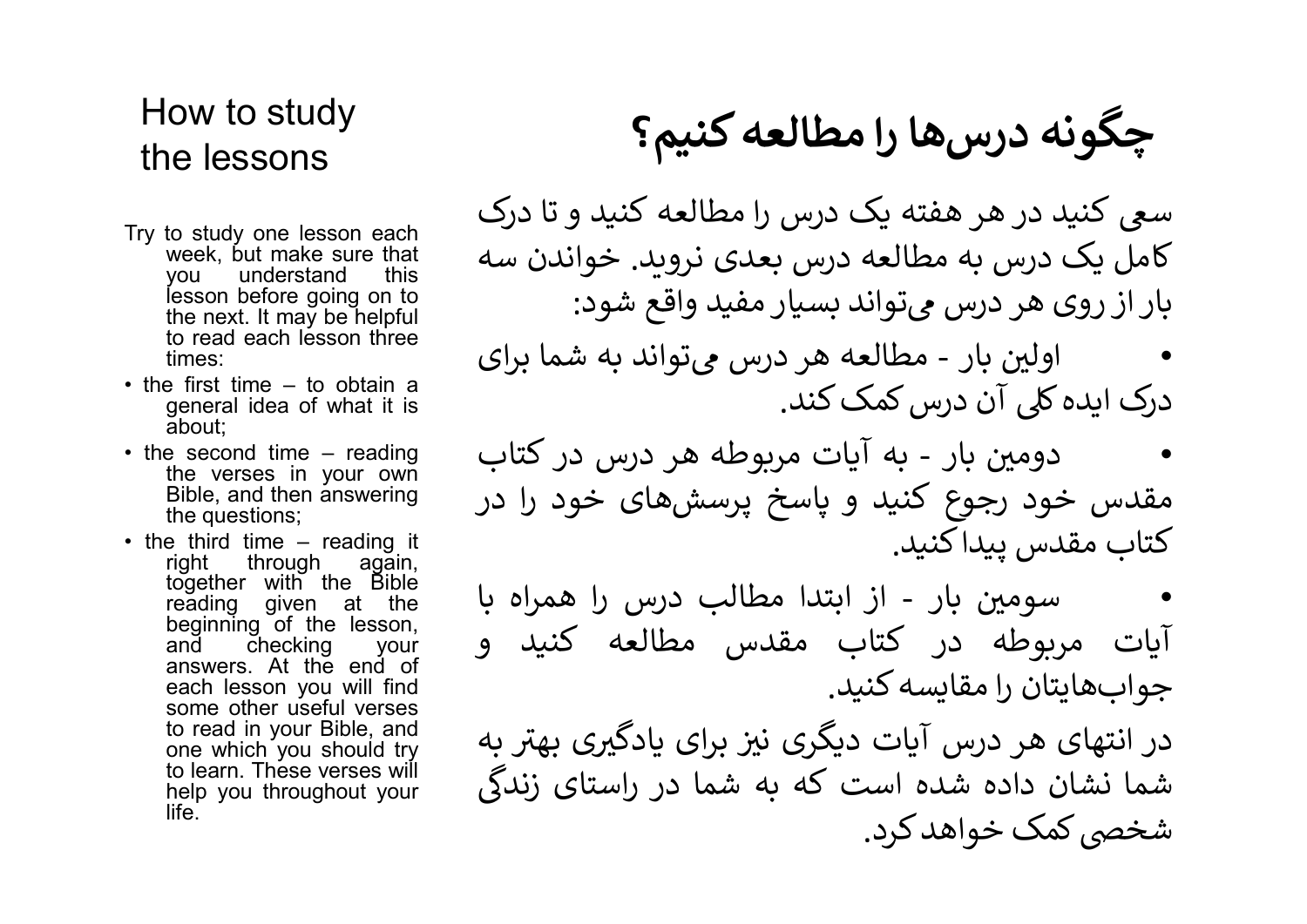### Answering the questions

- **Answering the<br>questions<br>• You should write**<br>your answers on the<br>question paper.<br>Please send your<br>answers to your<br>answers to your<br> $\ddot{ }$ your answers on the question paper. Please send your answers to your tutor regularly. The answers to most questions can be found in the lessons or Bible verses given.
- questions in your just copy what the lessons have said.
- believe to be the truth.
- anything in the lessons, or have any questions, please say so. This is very help you much more if we know what you think.

پاسخ به پرسش هاي دروس

Answering the<br>questions<br>you answers on the<br>your answers on the<br>question paper.<br>Please send your<br>answers to your<br>discributions to the lessons<br>or Bible verses<br>or Bible verses<br>or Bible verses<br>or Bible verses<br>or Bible verses<br> puestions<br>
You should write<br>guestion paper.<br>
guestion paper.<br>
Please send your<br>
answers to your<br>
answers to not<br>
dustroregularly. The<br>
the dessons<br>
or Bible verses<br>
or Bible verses<br>
or Bible verses<br>
or Bible verses<br>
or Bi • You should write<br>your answers on the<br>question paper.<br>Please send your<br>answers to your<br>tutor regularly. The<br>answers to most<br>questions can be<br>found in the lessons<br>of Bible verses<br>given.<br>• Please answer the<br>questions in yo over a sea send your answers to your<br>answers to your answers to your<br>answers to most<br>questions can be<br>questions can be<br>found in the lessons<br>or Bible verses<br>of or Bible verses<br>of or Bible verses<br>of or Bible verses<br>of the m e discussions can be found in the lessons<br>or Bible verses<br>given.<br>given.<br>These answer the questions in your<br>own words - do not<br>dessons have said.<br>Say what you<br>Say what you<br>believe to be the fruth.<br>If you disagree with<br>anyt پاسخ پرسش هاي هر درس را مي توانيد براي مربي خود فرستاده و يا براي يادگيري بهتر خود را امتحان كنيد. بيشتر پاسخ ها در متن دروس و نيز آيات مربوطه موجود است. حتما خودتان به سوالات پاسخ دهيد و فقط از روي جزوه كپي نكنيد. اين به شما كمك خواهد كرد تا درك بهتري به دست آوريد و اگر سوالي در ذهن شما وجود دارد با ما در جريان گذاشته و جواب خود را دريافت كنيد.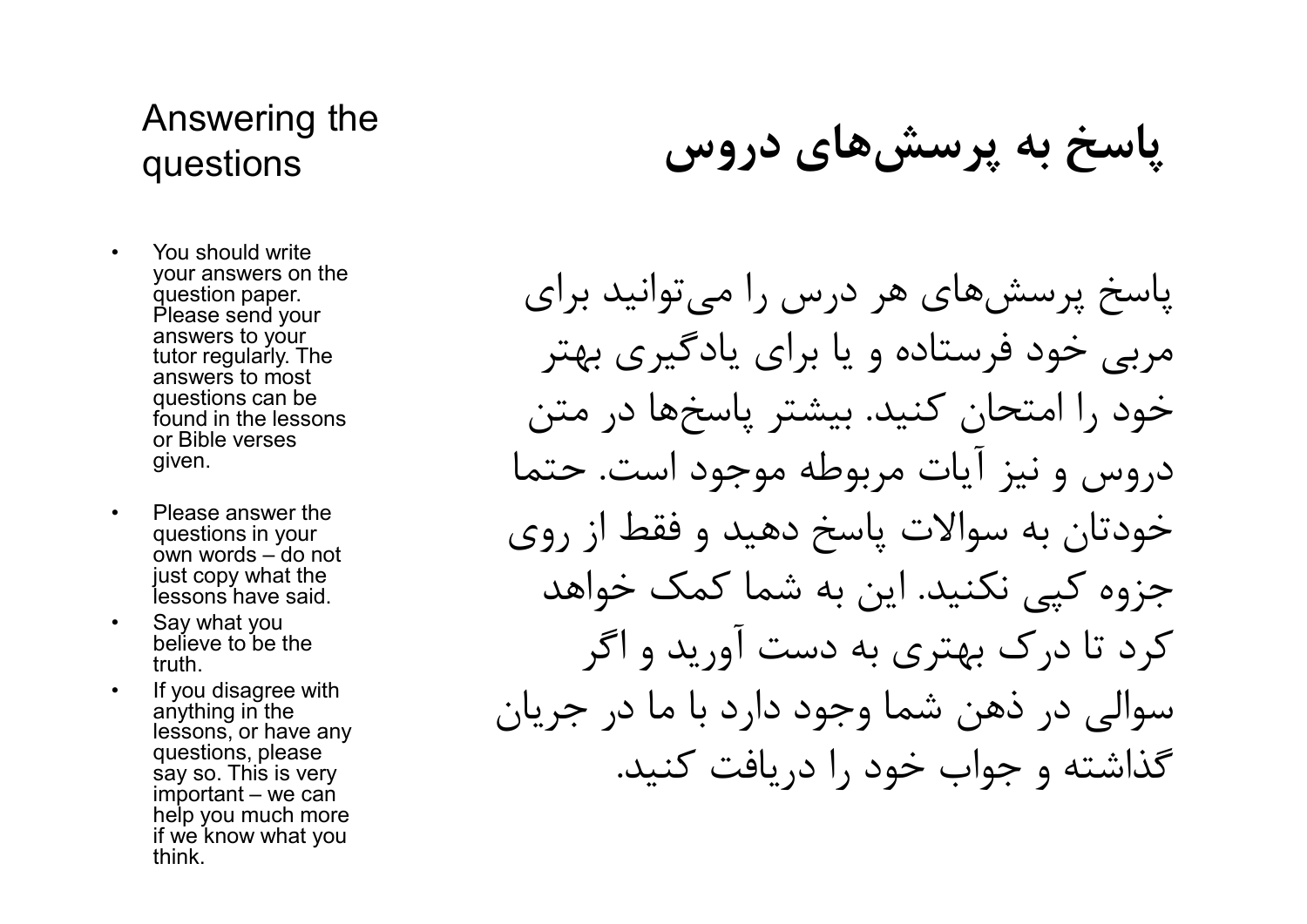### Read your Bible prayerfully

- Read your Bible<br>
prayerfully<br>
 Begin each session<br>
of Bible reading or<br>
study with a prayer<br>
to God, asking Him<br>
to help you of Bible reading or study with a prayer to God, asking Him to help you understand His Word. **France of School School Search School School Search School Search School Search School Search School Search School Search School Search School Search School Search School Search School Search School Search School Search S** • Begin each session<br>
of Bible reading or<br>
study with a prayer<br>
to God, asking Him<br>
to help you<br>
understand His<br>
Word.<br>
• Here is a prayer<br>
from the Book of<br>
Psalms:<br>
• "Open my eyes, that<br>
I may behold<br>
wondrous things o
- from the Book of Psalms:
- I may behold wondrous things out of your law" (Psalm 119:18). If we ask Him, God will open our eyes and help us to understand His book, the Bible. We should read it every day.

# مطالعه كتاب مقدس با دعا

قبل از شروع خواندن كتاب مقدس و يا مطالعه دروس، از خدا در قالب دعا بخواهيد كه به شما در درك كلام خود كمك كند. در اينجا دعايي از كتاب مزامير داريم: "چشمان مرا بگشا تا از شريعت تو شگفتي ها ببينم" (مزامير :١١٩ .(١٨ اگر از خدا بخواهيم، او چشمان ما را باز مي كند و به ما در درك كلام خود كمك خواهد كرد. ما هر روز بايد كتاب مقدس را مطالعه كنيم.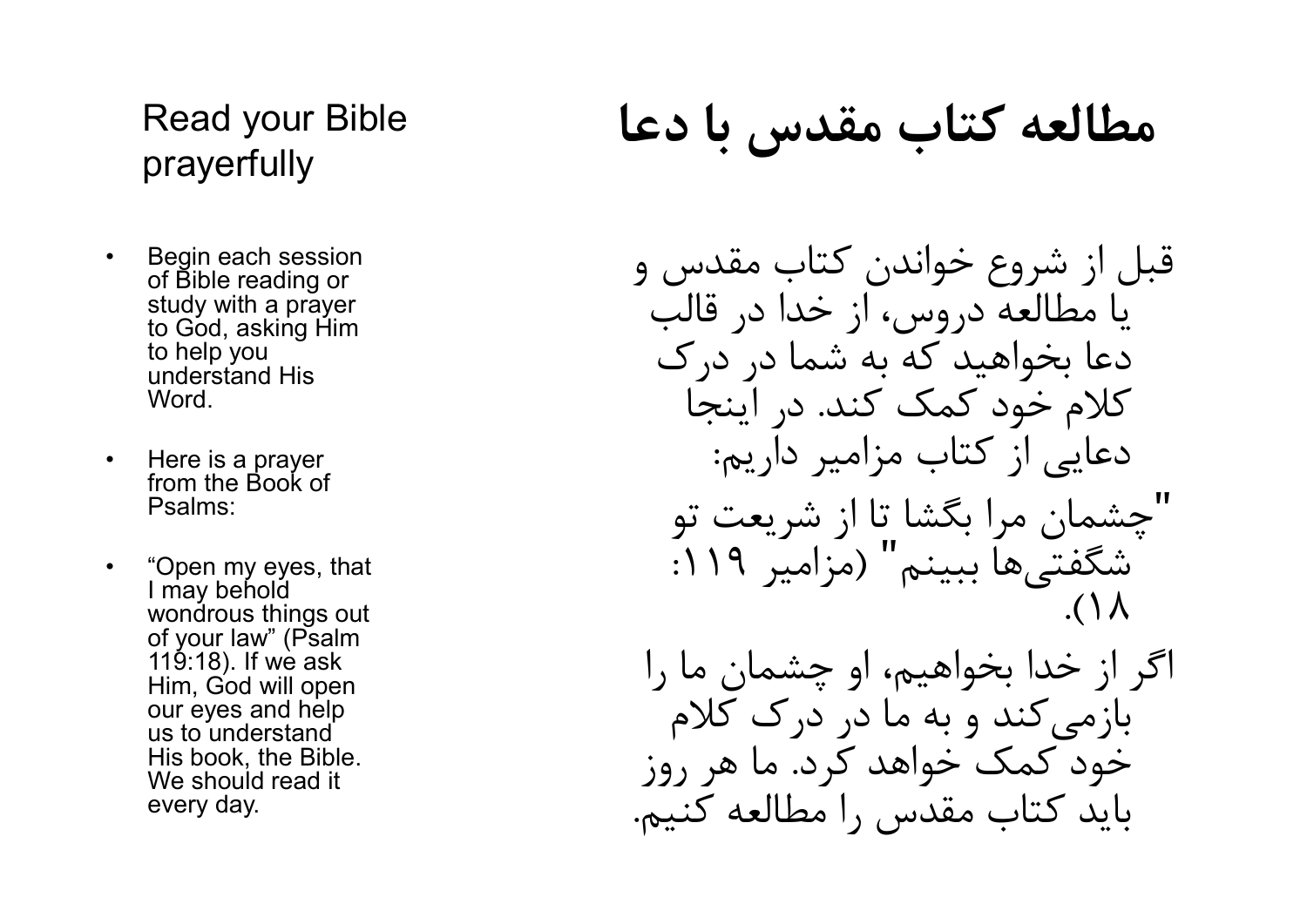# If we do not hear

- **If we do not hear<br>
from you<br>
 If we do not receive<br>
your answers, we will<br>
assume that you no<br>
longer wish to receive<br>
this course and will<br>
<b>4.**<br> **4.**<br> **4.**<br> **4.** your answers, we will assume that you no longer wish to receive this course and will stop sending the lessons. **If we do not hear**<br> **from you**<br>
• If we do not receive<br>
your answers, we will<br>
assume that you no<br>
longer wish to receive<br>
this course and will<br>
stop sending the<br>
essons.<br>
• There are many<br>
people around the<br>
world who w
- people around the world who wish to receive Bible courses, and we are not able to keep sending lessons to students who do not reply.
- sending your answers, let us know so that we can continue to send the lessons and help you with your training while helping to solve the problem.

نگرفتن پاسخ از شما you from

• If we do not receive<br>your answers, we will<br>assume that you no<br>this course and will<br>they sending the<br>theseons.<br>• There are many<br>people around the<br>verole around the<br>verole around the<br>receive Bible<br>courses, and we are<br>not اگر از شما پاسخي دريافت نكنيم، به اين معناست كه شما ديگر تمايلي به ادامه مبحث نداشته و دروس بعدي براي شما ارسال نخواهد شد. با توجه به تعداد زياد افراد تحت آموزش و علاقمند در سراسر دنيا، ما قادر به ارسال دروس به افرادي كه پاسخي نمي دهند، نخواهيم بود.

اگر مشكلي در ارسال جواب هاي خود داريد، به ما اطلاع داده تا ضمن كمك در حل مشكل، قادر به ادامه ارسال دروس و كمك به آموزش شما باشيم.